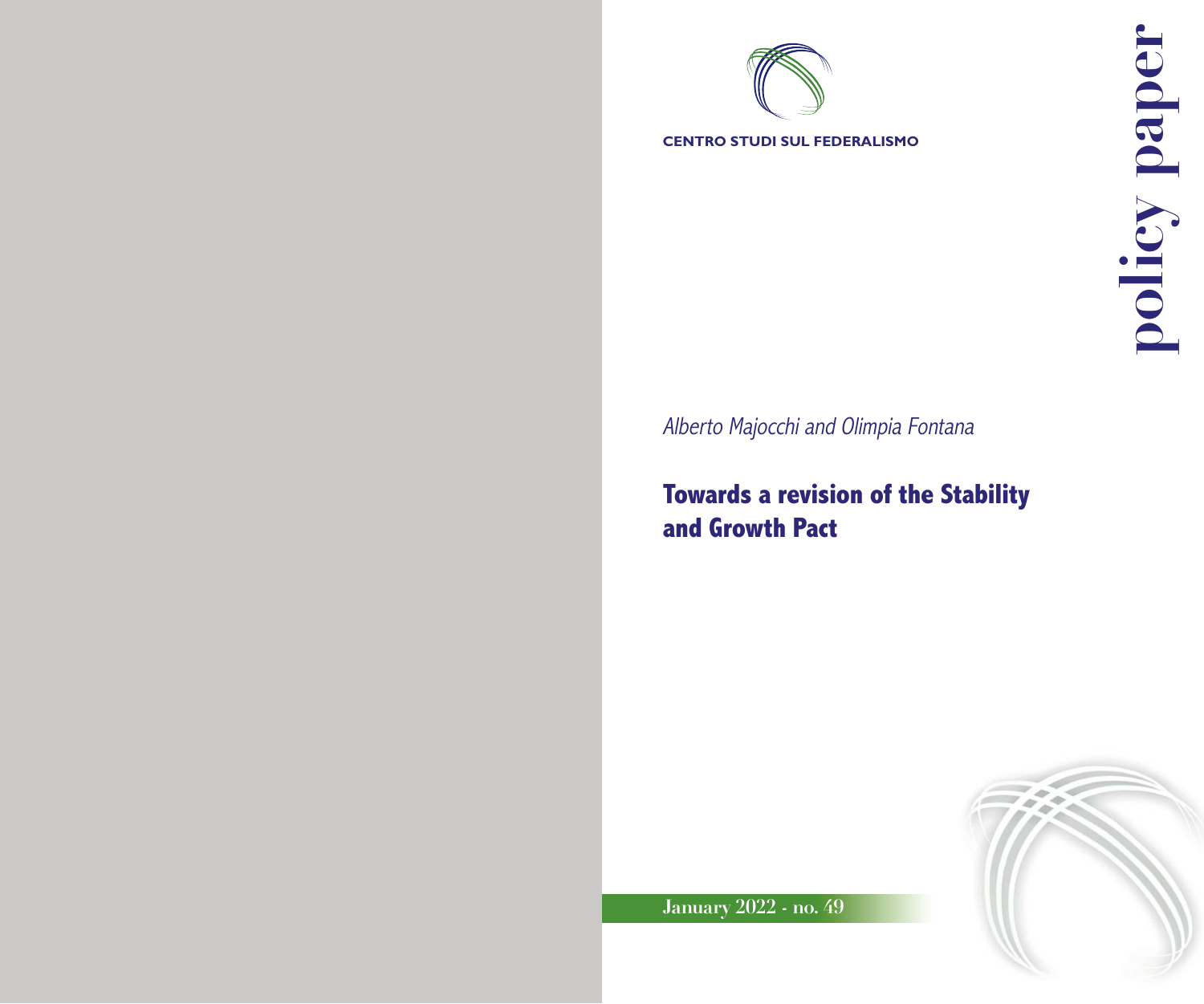

The **Policy Paper** series of the Centro Studi sul Federalismo includes analyses and policy-oriented research in the field of domestic and supranational federalism. The papers aim to stimulate scholarly and political debate on topical issues by presenting original data, ideas and proposals.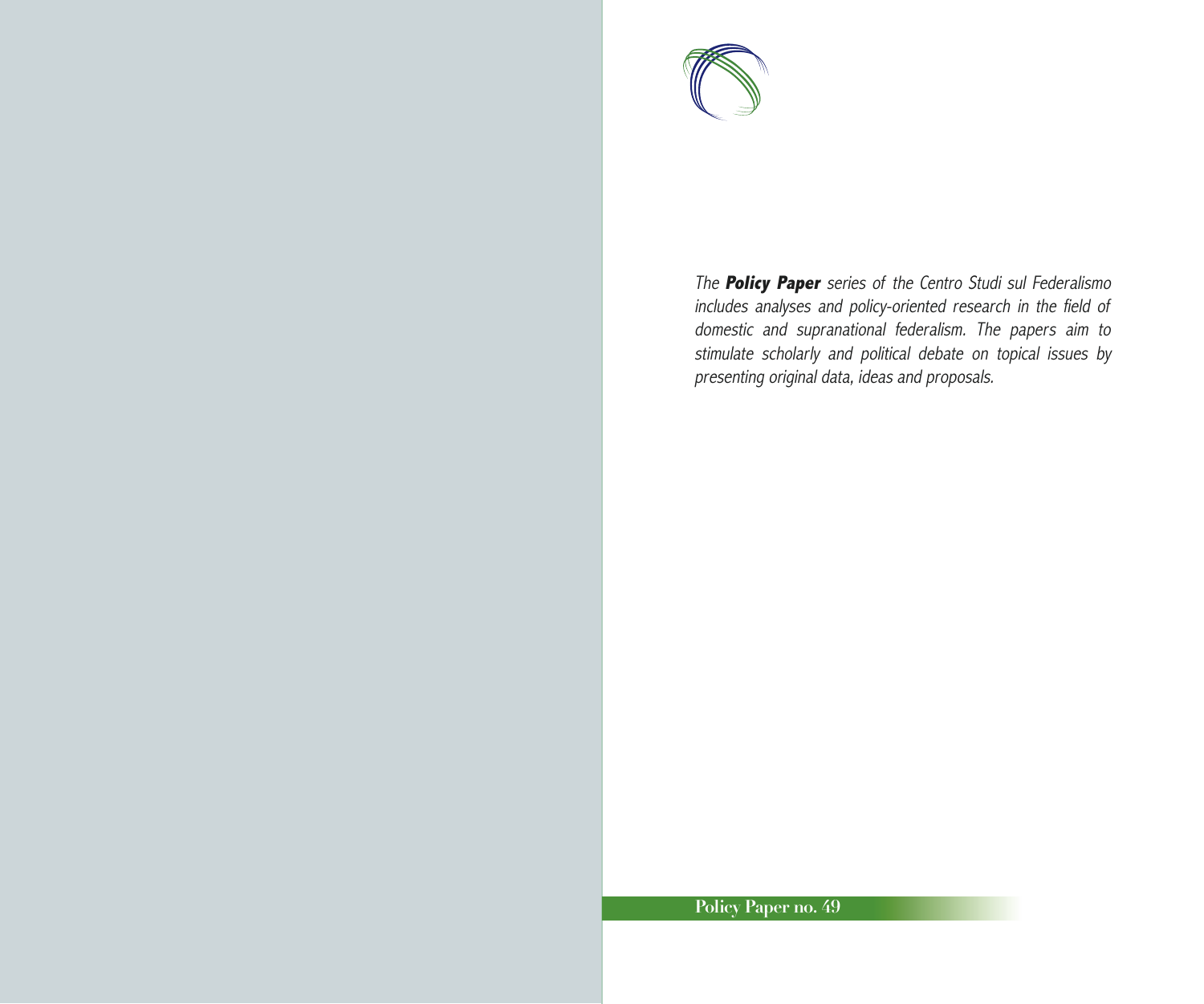ALBERTO MAJOCCHI is Professor Emeritus of Public Finance at the University of Pavia and Vice President of the Centro Studi sul Federalismo

OLIMPIA FONTANA is Mario Albertini Fellow of the Centro Studi sul Federalismo.

[Paper prepared, for the "Public debate on the review of the EU economic](https://ec.europa.eu/commission/presscorner/detail/en/ip_21_5321)  [governance"](https://ec.europa.eu/commission/presscorner/detail/en/ip_21_5321) launched by the European Commission.

## **Towards a revision of the Stability and Growth Pact**

Alberto Majocchi and Olimpia Fontana

After the pandemic, and the launch of NextGenerationEU (NGEU), a revision of the fiscal rules of the Stability and Growth Pact (SGP) and the Fiscal Compact is a necessity. The situation in the Union has changed dramatically, with the application of the general escape clause, and the financing of the NGEU through the issuance of €750 bn worth of bonds onto the market, notwithstanding that these are extraordinary and time-limited measures.

These support measures have generated significant increases in public debts accumulated by EU Member States (MS). The current average level of the public debt/GDP ratio reached in the EU (over 90%) makes a revision of European fiscal rules more of a necessity; the original debt/GDP target of 60% was derived from the average debt/GDP ratio of MS in 1990, and is now, therefore, unrelated to today's figures. Furthermore, rigid fiscal consolidation rules, applied uniformly across all MS would be counterproductive to the objective of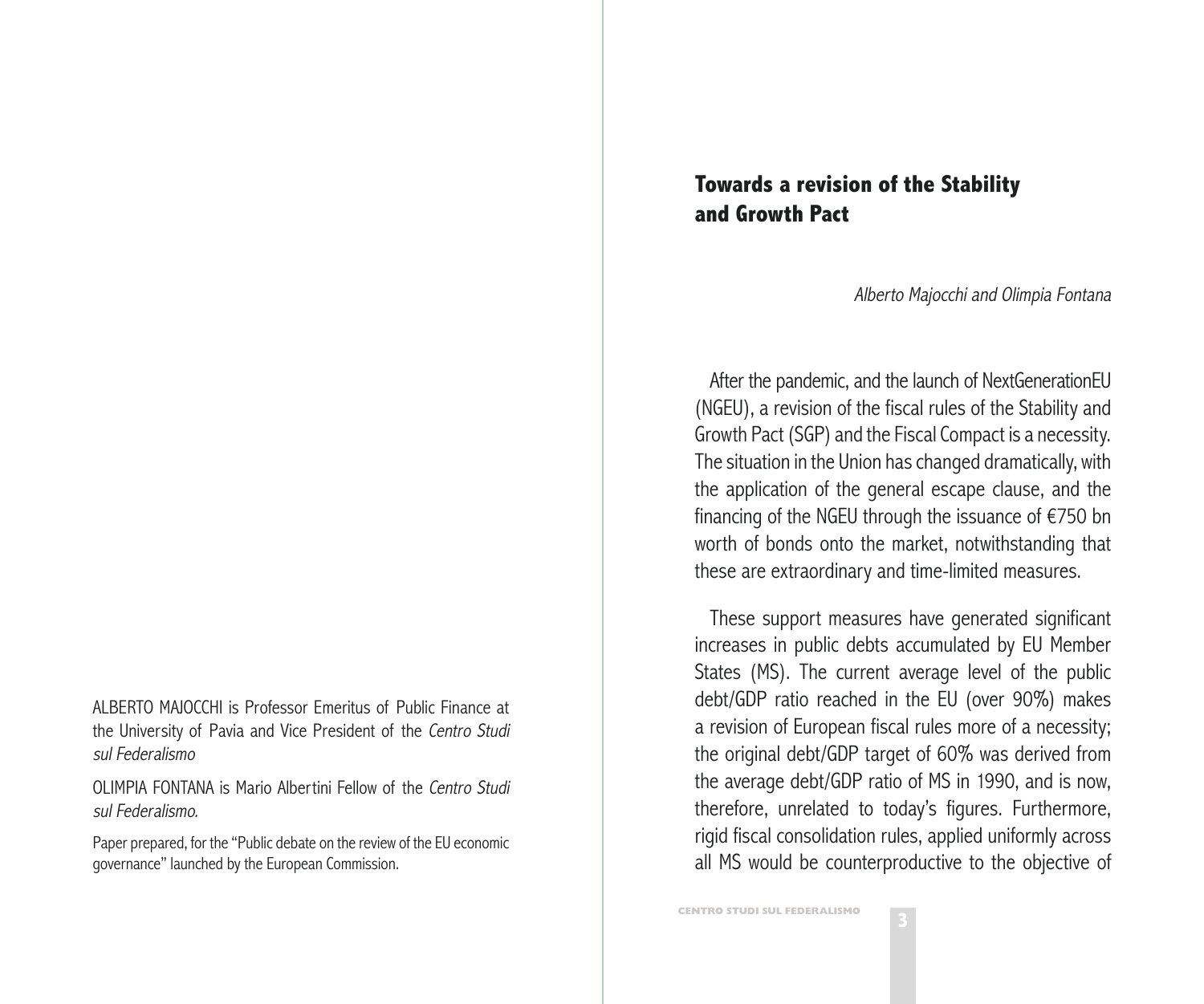debt sustainability, promoting pro-cyclical measures that undermine the growth component.

The rule of 1/20<sup>th</sup> debt reduction per year should be replaced with a more gradual and decentralised approach. To reach the debt target, constraints over the evolution of nominal public expenditure should be introduced, so that a sustainable debt reduction path is respected, within limits set by each MS, and as approved by EU institutions. The (new) expenditure rules stipulate that, in upturns of the cycle, public spending should grow less than output, measured in monetary terms and net of one-off measures, so that the debt stock gradually shrinks without putting an excessive burden on economic growth. An opposite pattern should be observed in the case of a recession. The reference variable should be expected GDP growth and not potential GDP, as the latter is too difficult to estimate, especially in the current pandemic circumstances.

In addition, the debt/GDP ratio could be raised to 100%, thus introducing a less traumatic debt reduction rule than the extant 60%. This proposal would become even more relevant if a share of the debt currently held by the European System of Central Banks were to be purchased by the European Stability Mechanism (ESM)  $-$  as proposed by Stefano Micossi<sup>1</sup>. This would prevent debt reduction from imposing excessive spending restraints, especially on investment spending, making

it unnecessary to introduce a golden rule that would be politically difficult for some countries to accept.

These additional proposals, on the nature of the debt rule and the value of reduction targets, should not preclude a more progressive reflection on the reform of economic governance. Blanchard, Leandro and Zettelmeyer<sup>2</sup> recently proposed a shift from fiscal policy characterised solely by rules, towards one that includes discretionary measures, thus abandoning the system of one-size-fits-all rules and moving to a country-specific assessment. This would entail the contribution of the European Fiscal Board (EFB) and national fiscal institutions, and would only be valid at a more advanced stage of the European fiscal policy structure. It presupposes that: firstly, the competences and powers of national fiscal institutions, as well as the EFB, will have been strengthened to be able to provide analyses and data adapted to the macroeconomic situation of the country; secondly, a governance capacity of the Union that is currently absent since, according to the logic of the Maastricht Treaty, fiscal policy remains a competence of the MS.

In line with Blanchard et al.'s proposal, the 60% debt/ GDP value should not be considered as a one-size-fitsall rule; differentiated MS targets could be considered in respect of specific macroeconomic situations, and in the light of the return to a defined target, within a process shared between the MS and the European

**5 CENTRO STUDI SUL FEDERALISMO**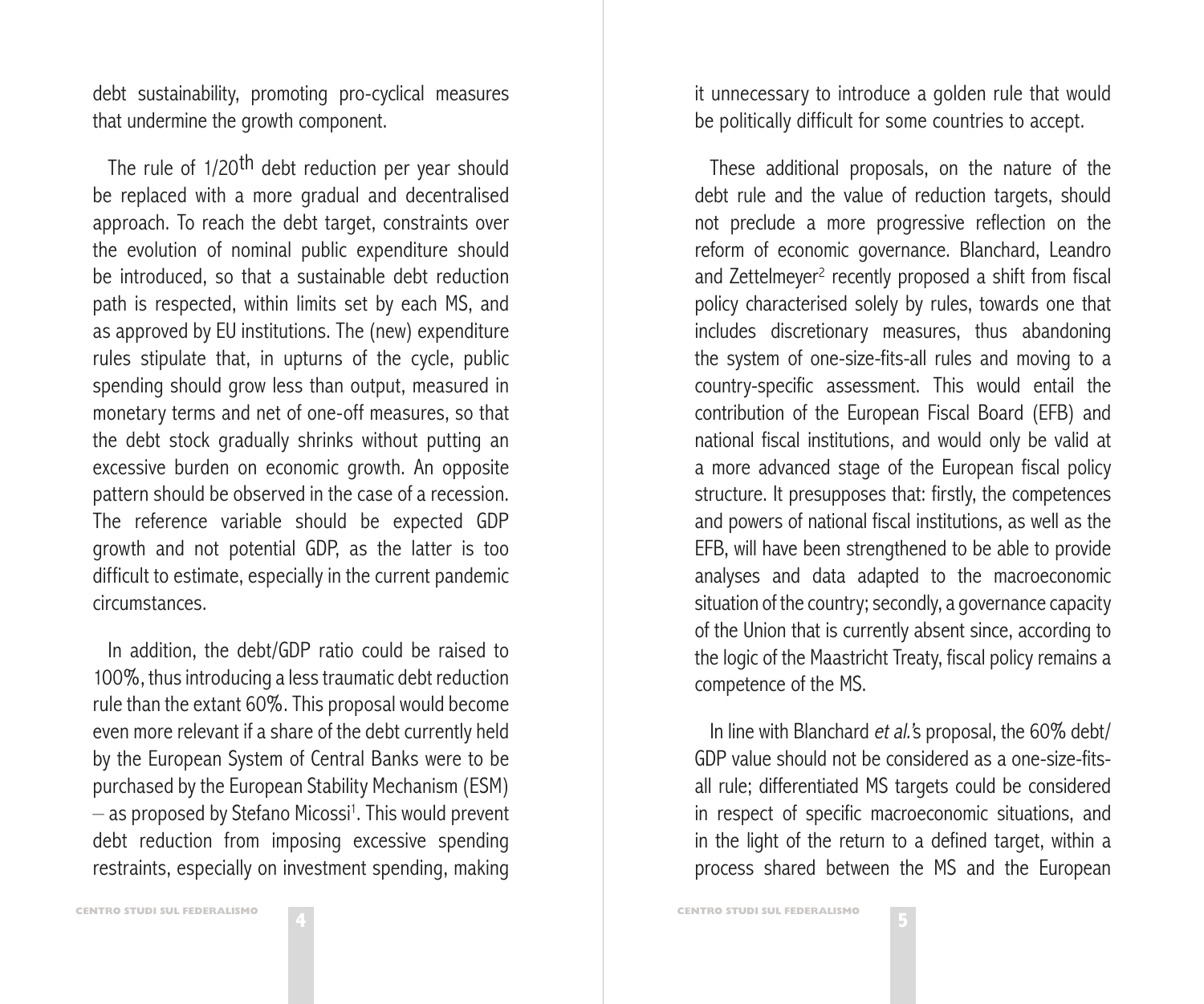institutions. In fact, the Treaty on the Functioning of the EU (TFEU) only stipulates a general rule in Article 126 that "Member States shall avoid excessive government deficits", while it is only in Protocol No. 12 on the excessive deficit procedure that we find a clearer definition of the targets. Here it is stated that "the reference values referred to in Article 126(2) of the Treaty on the Functioning of the European Union shall be: - 3 % for the ratio of the planned or actual government deficit to gross domestic product at market prices; - 60 % for the ratio of government debt to gross domestic product at market prices".

As such, the idea put forward by Blanchard et al., referring to the general principle contained in the Treaty, seems reasonable, since putting a value on constraints – and any subsequent tightening – is closely linked to the evolution of public finance in the euro area. However, the application of this hypothesis requires a significant step forward towards the completion of fiscal union, with the recognition of powers to determine new own resources – seen as a priority for financing investment in EU MS. This would require a decision-making mechanism involving a majority decision in the Council and the European Parliament, without ratification by national parliaments, which should instead be involved in the preparation of the Multiannual Financial Framework (MAFF), from which the Union's annual budgets are then determined.

In conclusion, a gradual reform is advocated: in the short term replace the current rule with a constraint on expenditure growth. This is provided that, once fiscal union is completed, we can finally move from the application of rules set ex ante (which, to be applied, require a series of changes that make their implementation extremely complex and inefficient) to an active fiscal policy determined at the Union level. It will require the adoption, in parallel with the MAFF, of a Financial Plan: which, in addition to other measures to ensure the financing of the MS's budget and the determination of expenditure, includes  $-$  following preparation by the EFB  $-$  indications from the independent fiscal institutes of each MS regarding deficit levels compatible with financial stability, and the pathway towards reducing the stock of excess debt.

The MS's Financial Plans should be approved by a majority at the beginning of each legislative term by the Council and the Parliament, sitting in a Convention with representatives of the national parliaments, and subsequently updated annually on the basis of economic developments in the Union<sup>3</sup>. This would finally lead to a solution defined at the European level, but which respects the principles of subsidiarity and proportionality, with decisions taken with the active participation of the EU's different levels of government and within the framework of a fiscal federalism mechanism.

To deepen economic and monetary union, it is essential to proceed with the creation of a permanent stabilisation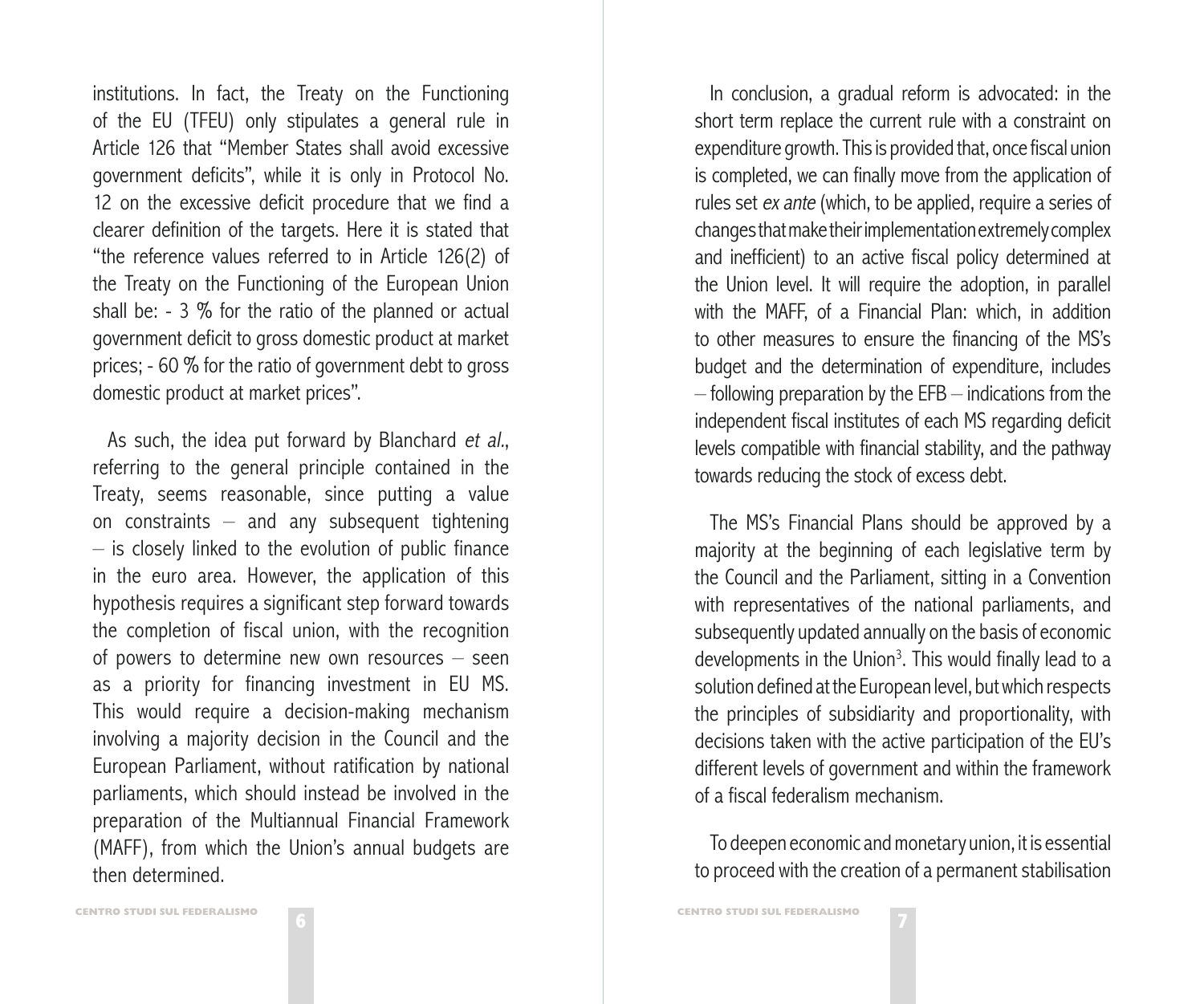function at the European level, which would be activated automatically when a MS is in certain crisis conditions. This stabilisation function should be adequately financed to cope not only with an asymmetric shock, such as the sovereign debt crisis, but also with shocks affecting the EU as a whole, as the pandemic crisis proved to be. This extends the parameters of the problem from being eurozone-only, to gaining an EU dimension. A similar approach could be taken with the climate change crisis, whose effects go beyond the distinction between eurozone and non-eurozone members.

The ESM, an instrument created for financial stability during the euro crisis to lend to MS with particular financing difficulties on the market, has a number of limitations, including that of conditionality with respect to fiscal consolidation measures. This made it an unattractive instrument during the pandemic, when MS preferred to turn to non-intergovernmental, but Community instruments. The novel feature introduced by the NGEU, of providing support to MS by relying on financing through European debt securities purchased on the markets, is on the other hand a suitable prototype for the creation of a macroeconomic stabilisation function. The NGEU as an instrument for redistribution and/or stabilisation should be made permanent.

In contrast the European budget should focus more on expenditure related to European public goods, with a view to the strategic autonomy of the EU, with more

spending on supranational projects in infrastructure and advanced technologies in the areas of digital and energy transition, border control, migration management and an investment plan for Africa  $-$  in the framework of a lasting European Union - African Union partnership.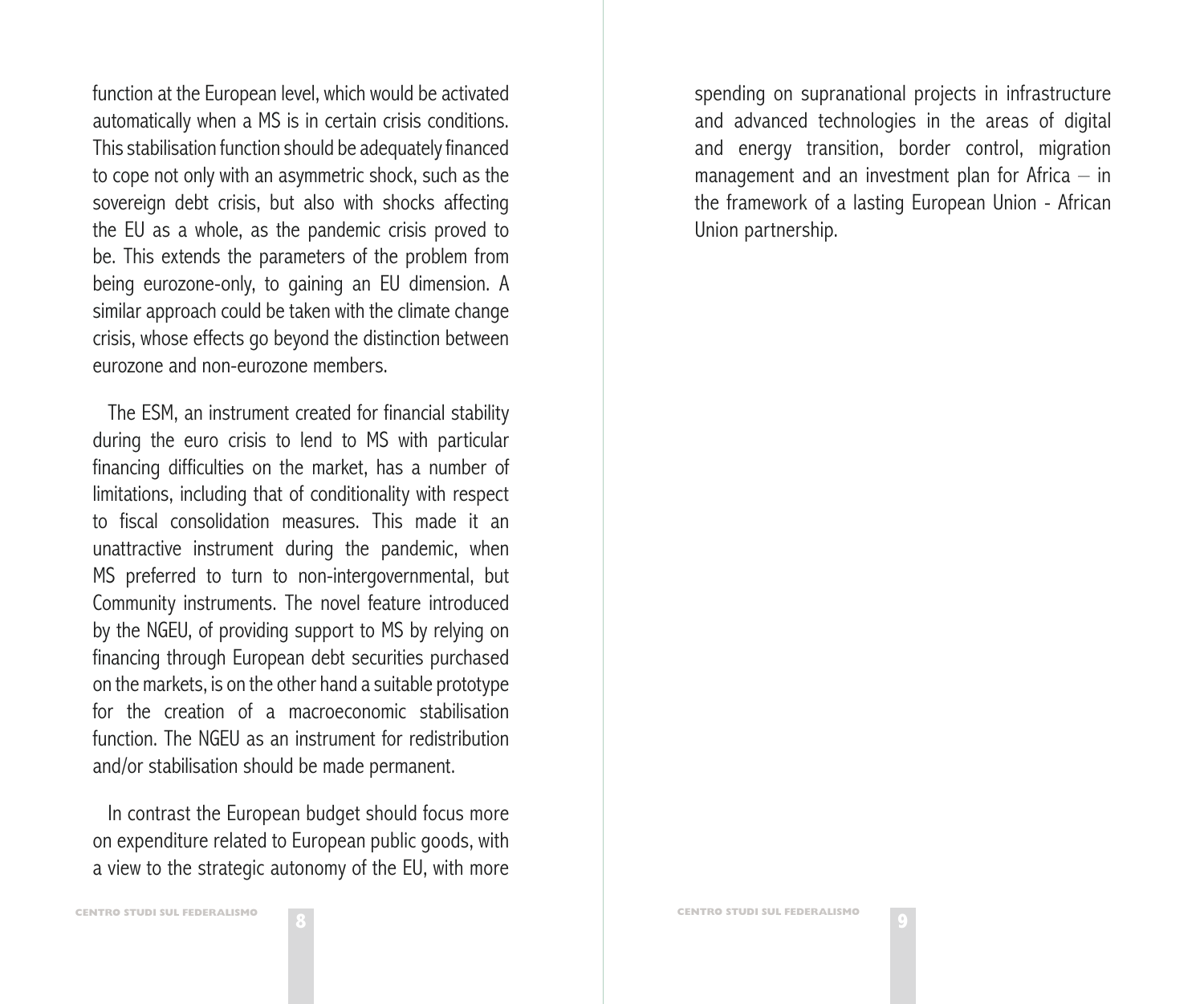## **Note**

1 [Stefano Micossi, "On the selling of sovereigns held by](https://www.ceps.eu/ceps-publications/on-the-selling-of-sovereigns-held-by-the-escb-to-the-esm/)  [the ESCB to the ESM - A revised proposal", CEPS Policy](https://www.ceps.eu/ceps-publications/on-the-selling-of-sovereigns-held-by-the-escb-to-the-esm/)  [Insights No 2021-17 / November 2021](https://www.ceps.eu/ceps-publications/on-the-selling-of-sovereigns-held-by-the-escb-to-the-esm/).

- 2 [Olivier Blanchard, Álvaro Leandro, and Jeromin Zettelmeyer,](https://www.piie.com/publications/working-papers/redesigning-eu-fiscal-rules-rules-standards)  ["Redesigning EU Fiscal Rules: From Rules to Standards",](https://www.piie.com/publications/working-papers/redesigning-eu-fiscal-rules-rules-standards)  [Peterson Institute for International Economics, Working](https://www.piie.com/publications/working-papers/redesigning-eu-fiscal-rules-rules-standards)  [Paper 21-1,](https://www.piie.com/publications/working-papers/redesigning-eu-fiscal-rules-rules-standards) February 2021.
- 3 [Alfonso Iozzo, "Un nuovo contesto istituzionale per il](https://www.csfederalismo.it/images/policy_paper/PP30_Iozzo_UE-QFP_febb2018.pdf)  [Quadro Finanziario Pluriennale 2021-2025", Centro Studi](https://www.csfederalismo.it/images/policy_paper/PP30_Iozzo_UE-QFP_febb2018.pdf)  [sul Federalismo, Policy Paper n. 30, Febbraio 2018.](https://www.csfederalismo.it/images/policy_paper/PP30_Iozzo_UE-QFP_febb2018.pdf)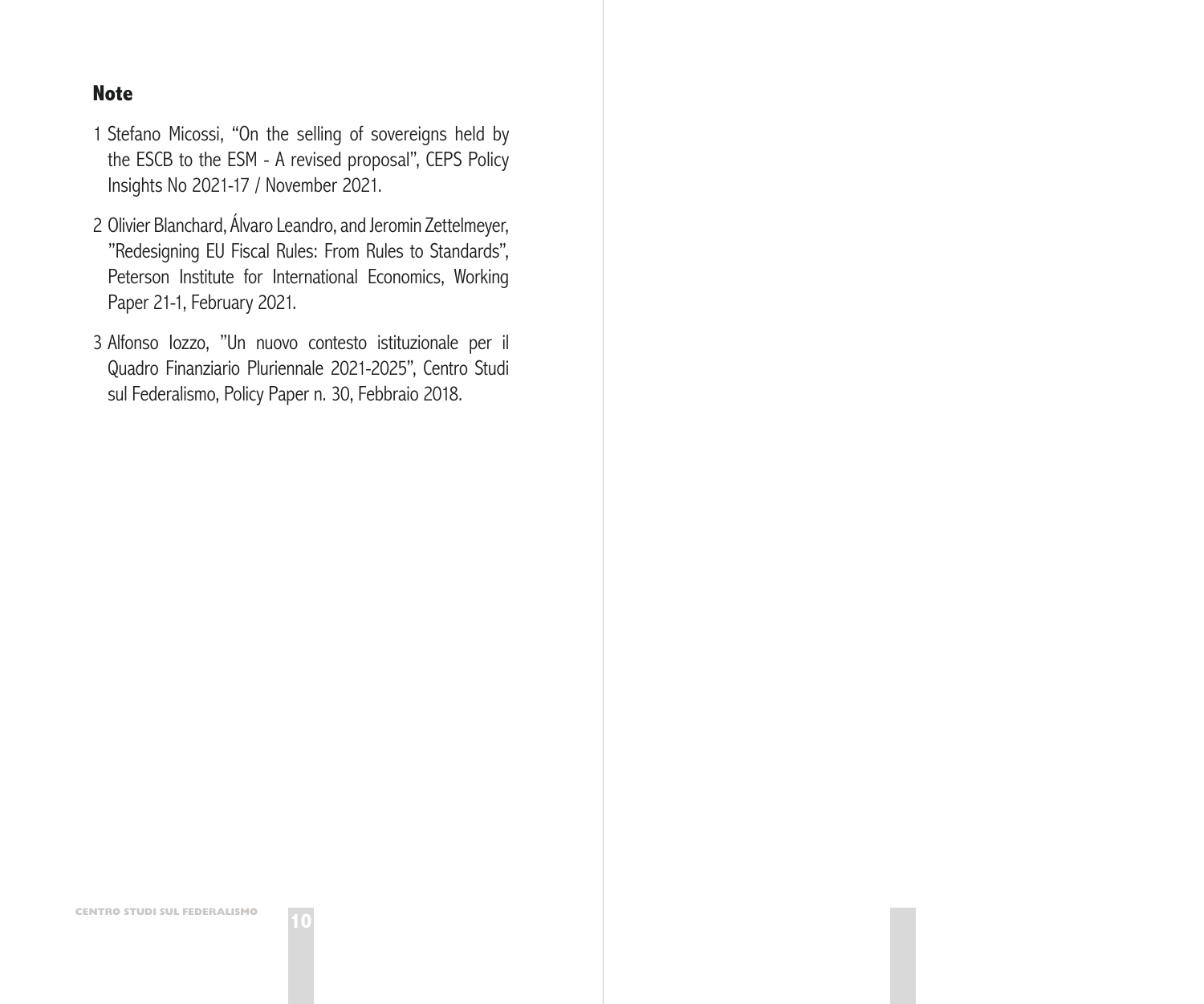## **CENTRO STUDI SUL FEDERALISMO**

**COOO,**<br> **COOO,**<br> **COOO,**<br> **COOO,**<br> **COOO,**<br> **COOO,**<br> **COOO,**<br> **COOO,**<br> **COOO,** The **Centro Studi sul Federalismo (CSF)** founded in 2000, is a foundation under the auspicies of Compagnia di San Paolo, the Universities of Turin, Pavia, Milan and the Turin Polytechnic.

Its activities are focused on interdisciplinary research, documentation and information on the domestic and supranational federalism, the development of European integration, the governance of globalisation.

The CSF publishes **Comments**, **Policy Paper**, **Research Paper**, the books series "**Federalism**" and the journals **The Federalist Debate** and **Perspectives on Federalism**. For more information, see the website: **www.csfederalismo.it**